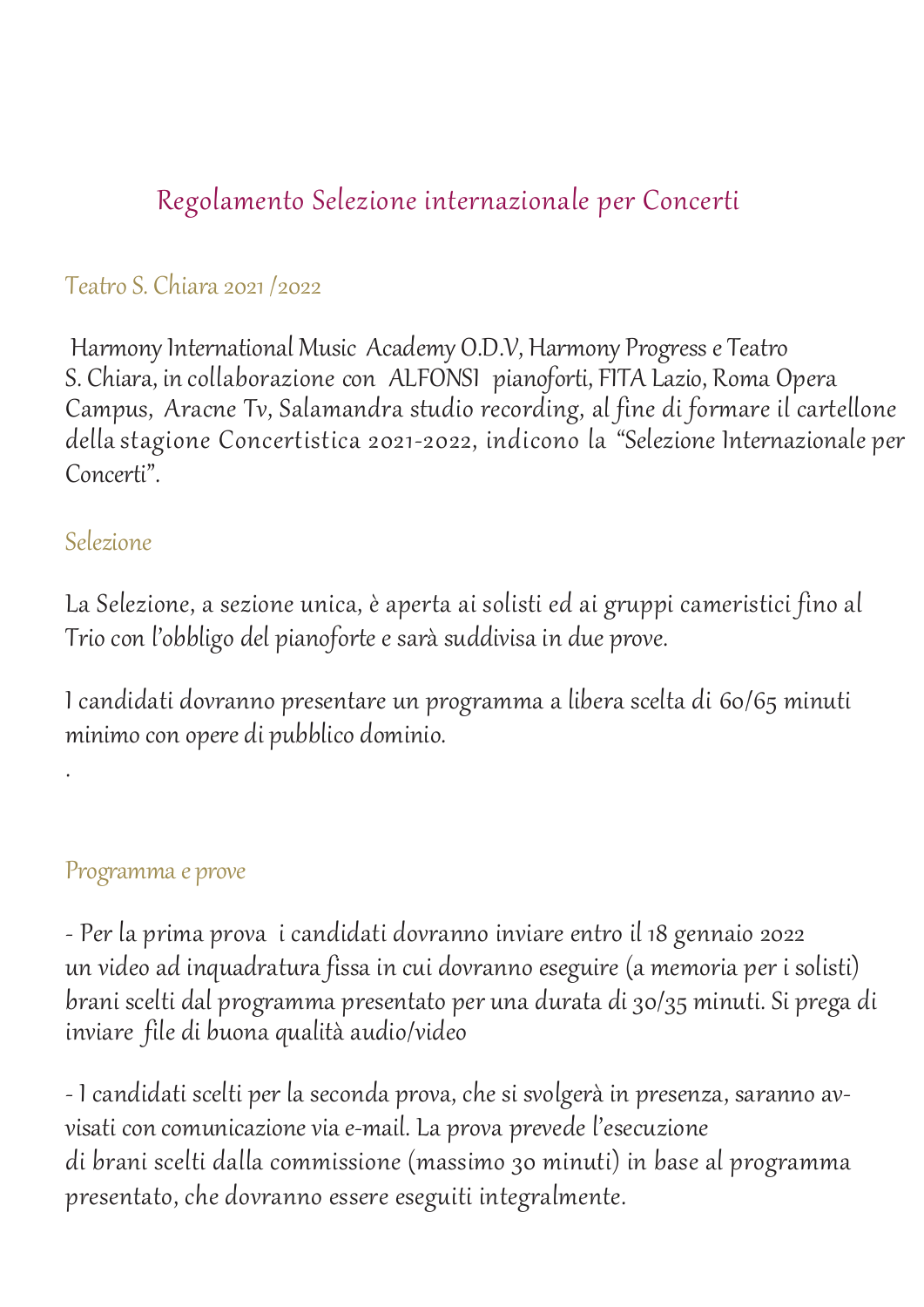- Le prove in presenza che si svolgeranno presso il Teatro S. Chiara sito in via Caterina Troiani, 90 Roma, da lunedì 31 Gennaio a venerdì 4 febbraio 2022 dalle ore 9.30 alle ore 14.00 secondo un calendario che verrà comunicato agli iscritti, saranno registrate in video HD ad inquadratura fissa e su richiesta, potranno essere fornite gratuitamente ai musicisti.

#### La Commissione

La Commissione sarà formata dal Direttivo Artistico della ODV, dal Direttore artistico del Teatro, dal Presidente di FITA Lazio e dal responsabile musicale di Studio recording Salamandra. Le decisioni della commissione saranno inappellabili.

# I Concerti

Sede dei concerti, che verranno ripresi e trasmessi in diretta web, sarà il Teatro S. Chiara in Roma. L'accettazione della diretta web sarà parte integrante ed obbligatoria per la partecipazione alla selezione ed a tal proposito ne verrà chiesta apposita liberatoria audio e di immagine.

Alla diretta web, oltre ad essere invitato il pubblico internauta, saranno invitati e parteciperanno all'ascolto i nostri collaboratori di Russia, Germania, Albania, Polonia, Ucraina, Grecia, Australia, Turchia, Paesi Baltici e Dubai, iquali, su nostra proposta, decideranno quando invitare i musicisti per eventuali concerti nel loro paese.

## Domanda e quota di iscrizione

La domanda di iscrizione, da inviare insieme al video, dovrà contenere tutti i dati anagrafci di ogni musicista, il curriculum, il programma di esecuzione, la ricevuta del versamento dellaquota di iscrizione e dovrà essere inoltrata via mail al seguente indirizzo di posta elettronica: maurizio\_dovidio@libero.it entro il 18gennaio 2022.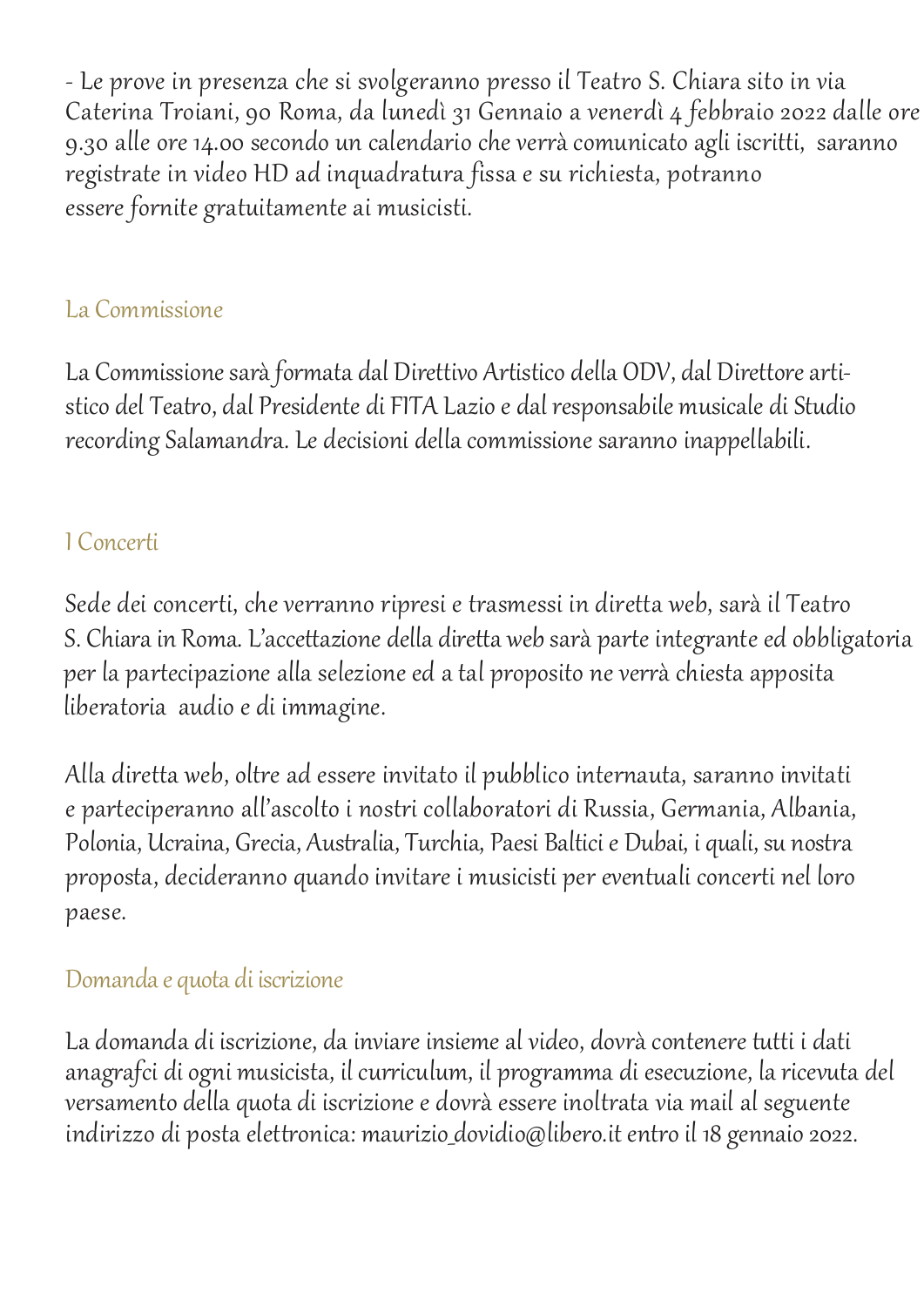Le quote di iscrizione, di € 100,00 per i solisti e di € 80,00 per ogni componente del gruppo cameristico, dovranno essere versate sul conto corrente bancario di Harmony International Music Academy ODV - Iban: IT65D0510422000CC0160522631 tramite bonifco bancario la cui ricevuta dovrà essere allegata alla domanda di iscrizione. ( Causale: iscrizione selezione per concerti 2022).

Laquota di iscrizione non potrà in nessun caso essere restituita tranne che per motivi di responsabilità imputabili ad Harmony International Music Academy ODV o non ammissione alla seconda prova.

# Concerti premio

I vincitori della selezione saranno inseriti in stagione con concerti a loro dedicati. I premi in denaro offerti da Harmony Progress , subordinati allo svolgimento dei concerti assegnati, al lordo delle ritenute di legge avranno un ammontare di: € 1500,00 per i solisti

€ 2000,00 per il Duo cameristico

€ 2.400,00 per il Trio con Pianoforte

La mancata partecipazione, per qualsiasi motivo, al concerto assegnato, sarà causa inappellabile del decadimento del premio in denaro.

# Informazioni

Per ogni altra richiesta di informazioni rivolgersi a:

M°Maurizio D'Ovidio Whatsapp: +39 3356090454 E-mail: maurizio\_dovidio@libero.it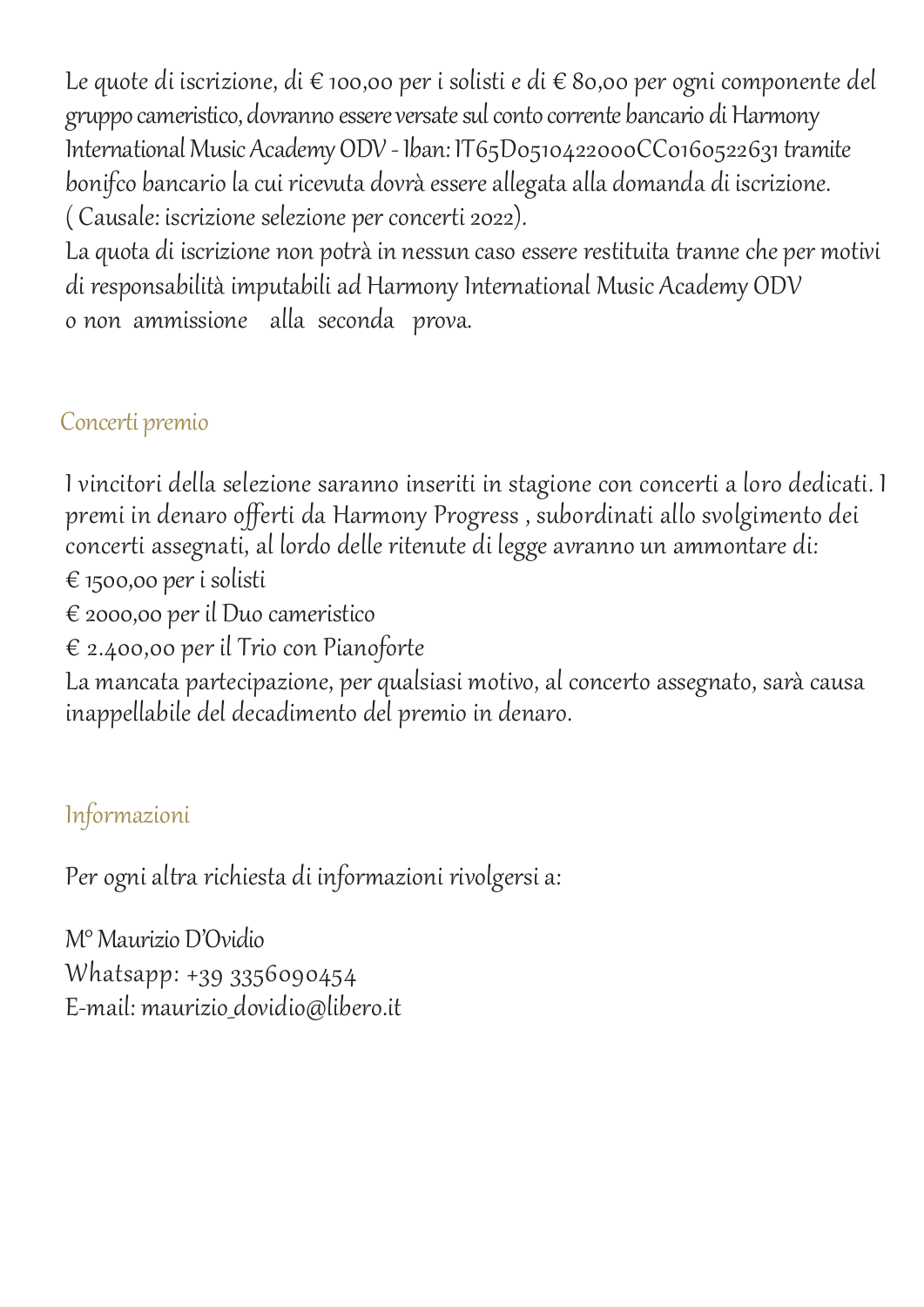# Regulation Harmony international music academy Concerts – S. Chiara Theater - international Selection

## S. Chiara Theater 2021 /2022

Harmony International Music Academy O.D.V., Harmony Progress and S. Chiara Theater, in collaboration with: ALFONSI Pianoforti, FITA Lazio, Roma Opera Campus, Aracne Tv and Salamandra studio recording, announce the international selection for 2021-2022 Concert Season.

### Selection

The single section selection, is open to soloists and chamber groups up to the Trio with the obligation of the piano and it will be divided into two tests.

Candidates must submit a free choice program of 60 minutes minimum with works in the public domain.

## Program and rehearsals

- For the first test in "Remote" mode, candidates must send by 18 January 2022 a fixed-shot video in which they will have to perform (a memory for soloists) pieces chosen from the program presented for a duration of 30/35 minutes.

- The candidates chosen for the second test, "in presence (live)", will be notified with e-mail communication. The test involves performing a program (maximum 30 minutes) with pieces chosen by the commission on the basis of submitted program and must be performed in full.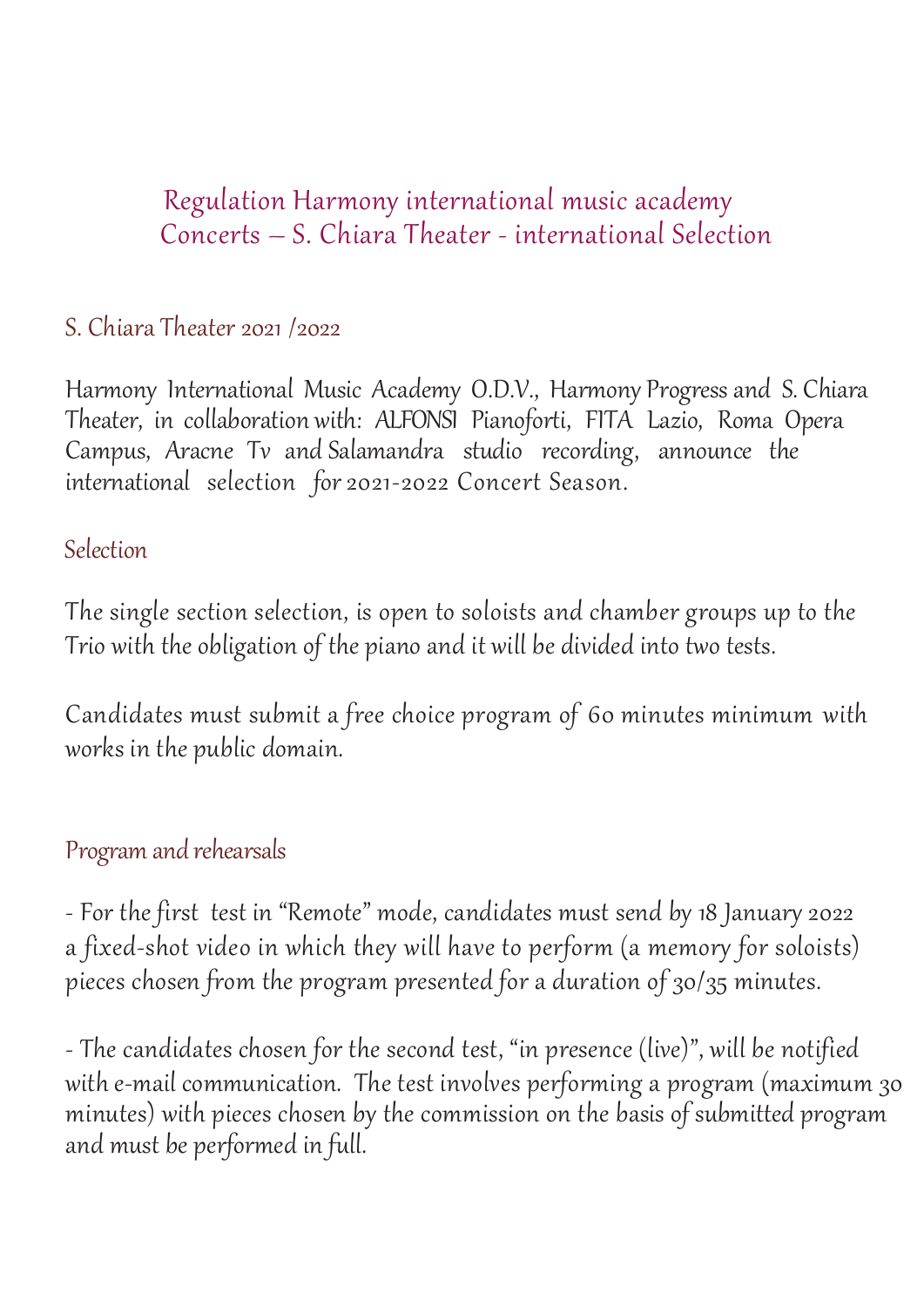- The live rehearsals that will take place at the S. Chiara Theater located in Via Caterina Troiani , 90 Rome (Italy), from Monday 31 January to Friday 04 February 2022, from 9.30 am to 14.00 according to a calendar that will be communicated to the members, will be recorded in HD video with a fixed frame and on request, can be copied to USB media provided by the musicians.

#### Commission

The commission will be composed by the ODV President and, the ODV Artistic Director, the Theater Artistic Director, the FITA Lazio President and the Salamandra Studio recording musical director. Commission's decision will be final.

## **Concerts**

Concerts will take place in Romeat the S. Chiara Theater. They will be filmed and broadcast live on the Web, accepting the live web broadcast is an integral part of the Concert and is mandatory for participating in the selection. Specific authorization for audio and image release will be requested.

In addition to public web audience, informed our partners from Russia, Germany, Albania, Poland, Ukraine, Greece, Australia, Turkey, the Baltic Region and Dubai will attend the concerts. We will offer them the possibility to invite musicians to have concerts in their country.

# Application and registration fee

The application must include personal data of each musician, execution program and fee payment receipt. It must be sent by email (with return receipt option if available) to: maurizio\_dovidio@libero.it

The last date to submit the application is 18 January 2022.